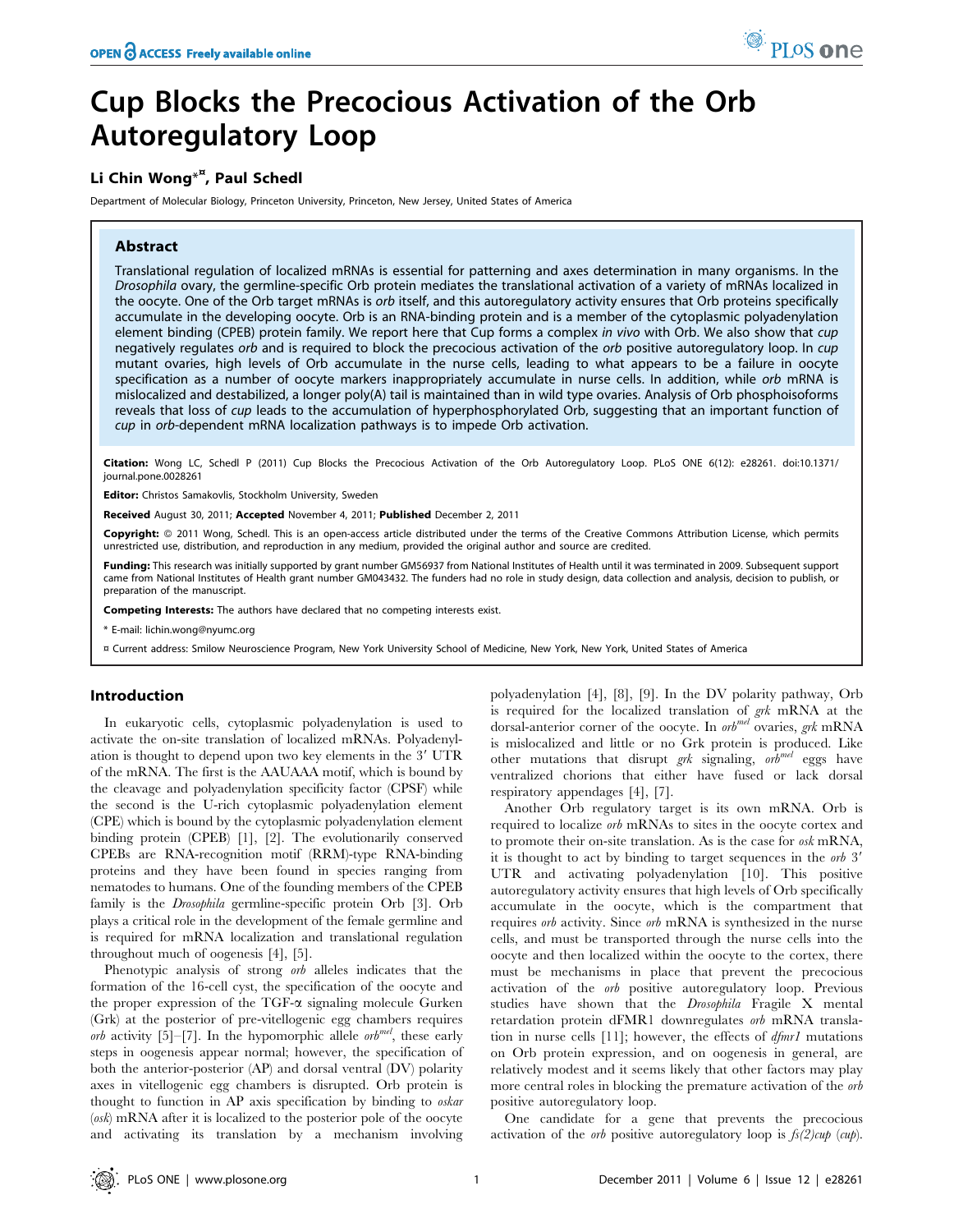cup was discovered in a screen for female sterile mutations [12]. Strong loss-of-function Class I alleles arrest oogenesis prior to the onset of vitellogenesis and they accumulate many small, round and abnormal-looking egg chambers [13]. Moderate Class II alleles progress farther; the egg chambers appear to take up yolk and have a more elongated shape. Oogenesis in Class III alleles is relatively normal up until stage 9–10 when the oocyte stops growing and this gives rise to cup-like chorions. The Cup protein has been shown to function as a translational repressor of several mRNAs including one of the known orb targets, osk [14], [15]. While the mechanism of repression is not fully understood, Cup has been shown to interact directly with three other translation factors, the cap-binding initiation factor eIF4e, and the RRM-type RNA-binding proteins Bruno and Smaug [15]–[17].

These interactions involve different domains of the Cup protein. For example, Cup-eIF4E interactions are mediated by a canonical and a non-canonical eIF4E binding motif in the Cup N-terminus, while the C-terminal end of the Cup protein mediates interactions with Bruno [15]–[17]. Though Cup has no known RNA binding activity, protein-protein interactions with Bruno (or Smaug) would function to recruit Cup to mRNAs like osk and orb that contain sequence motifs recognized by the Bruno protein. Cup is thought to inhibit the translation of these mRNAs by binding to eIF4E and sequestering it from interacting with eIF4G [15]–[17]. This prevents the assembly of the eIF4F initiation complex (consisting of eIF4A, eIF4E and eIF4G) and the loading of the 40S ribosomal subunit at the 5' end of the mRNA [16]–[18]. Consistent with this model, the translation of osk mRNA is prematurely upregulated in several *cup* hypomorphic mutant combinations and Osk protein can be detected in stage 6– 7 egg chambers [14], [15]. Moreover, in older mutant chambers, translation appears to be activated at the anterior of the oocyte instead of the posterior. Further supporting this model, premature activation of osk mRNA translation is also observed in a *cup* mutant,  $\alpha \psi^{4212}$ , which lacks the canonical high affinity eIF4E binding motif [15]. Interestingly, however, though the interaction of the mutant  $\text{Cup}^{\Delta212}$  protein with eIF4E is expected to be compromised, it is only a very weak Class III allele. This observation suggests that the regulatory activities of cup during oogenesis are likely to include other functions besides sequestering the eIF4E translation factor.

In this paper, we present evidence that one of the other functions of the cup gene is to prevent the premature activation of the *orb* positive autoregulatory loop. In wild type ovaries, the *orb* autoregulatory loop is activated in the oocyte ensuring that high levels of Orb protein accumulate in the compartment where its activity is required. In contrast, in cup mutants the autoregulatory appears to be precociously activated and high levels of Orb protein accumulate in the nurse cells. Our data suggest that Cup employs at least two different though likely overlapping mechanisms to prevent the premature activation of the orb autoregulatory loop. The first is to limit the  $poly(A)$  tail length of orb mRNAs. In  $\alpha \psi$  mutants orb mRNAs have longer poly(A) tails than in wild type. The second is to limit the accumulation of hyperphosphorylated (activated) Orb protein isoforms. In wild type ovaries, there are two Orb isoform populations, hypo- and hyperphosphorylated, that differ in the extent of phosphorylation and in their activity [19]. Most of the Orb protein in wild type ovaries is hypophosphorylated. In contrast, in cup ovaries there is a shift in the isoform distribution and most the Orb protein is hyperphosphorylated. In addition to these effects on orb expression and post-translational modifications, we find that  $\alpha$  is required for the proper localization and stability of orb mRNA.

# Results

#### Cup associates with Orb in vivo

To identify components of the machinery that regulates Orb activity or localization, we searched for proteins that associate with Orb in vivo. For this purpose, we tested candidate proteins that were detected in a previous mass spectrometry analysis on Orbimmunoprecipitated wild type ovary extracts [19]. To enrich for proteins that are associated with Orb because they are in the same protein complexes rather than being linked together via an RNA bridge, we immunoprecipitated in the presence of RNase A. The proteins recovered from both the Orb and Dorsal immunoprecipitates were then analyzed by MudPIT, a mass spectrometry technology used for identifying proteins in complex mixtures ([19]; see also [11]). Altogether,  $\sim$ 170 proteins were detected in Orb but not Dorsal immunoprecipitates. Proteins that were only found in Orb immunoprecipitates include over 30 ribosomal proteins, PABP, the Drosophila Gld2-homolog Wisp, five predicted RNA helicases, multiple RNA binding proteins, components of the siRNA machinery and proteins involved in decapping and RNA turnover like Me31B, Trailer Hitch, Not4, Enhancer of decapping and Bicaudal-C. There were also several proteins (e.g., Encore, Didum, Ovarian tumor and Oskar) implicated in mRNA localization in Drosophila ovaries. We also found Cup and one of its known partners, the initiation factor eIF4E [15].

To confirm the physical association between Cup and Orb, we immunoprecipitated ovarian extracts with either Cup or Orb antibodies and then analyzed the immunoprecipitates by Western blotting. Orb, but not HA antibody is able to pull-down Cup protein (Fig. 1A). The total amount of lysate, which was used in the pull-down, and then loaded in the IP lane, was approximately ten-fold greater than the lysate which was loaded in the extract lane. Thus, only about 10% of the Cup protein is pulled down by Orb antibody. While IP efficiency could account for this difference, another factor that is likely to be important is that Orb protein is largely restricted to the oocyte. By contrast, Keyes and Spradling [13] have shown that while Cup is somewhat enriched in the oocyte especially in early stages of oogenesis, there are nevertheless substantial amounts of Cup protein in nurse cells.

In the converse experiment, we found that Cup antibody coimmunoprecipitates Orb protein (Fig. 1B). This association also does not depend upon an RNA bridge as RNase A treatment does not disrupt the Cup-Orb association. In fact, the amount of Orb pulled down in Cup immunoprecipitates seems to be greater when RNAse is present during the immunoprecipitation, compared to when RNAse is not present. These findings may indicate that the epitopes recognized by the Cup antibodies are occluded in native Orb-Cup complexes that contain mRNAs (and in some cases polyribosomes; [19]). When these complexes are treated with RNase, they may rearrange or lose factors that prevent immunoprecipitation of Orb with Cup antibodies.

### cup negatively regulates orb

To determine if the physical association between *orb* and *cup* is functionally important, we tested for genetic interactions. orb is weakly haploinsufficient for its activity in the establishment of DV polarity in the developing egg chamber, and 5–10% of the eggs laid by females heterozygous for the null allele  $orb^{343}$  have ventralized chorions due to a defect in the production of the Grk ligand. It is possible to exacerbate this haploinsufficiency by introducing a dominant negative transgene HD19G. HD19G expresses an hybrid mRNA that contains  $\beta$ -galactosidase protein coding sequence fused to the  $3'$  UTR of orb mRNA [10]. The orb 3' UTR in the chimeric mRNA competes with the 3' UTR of the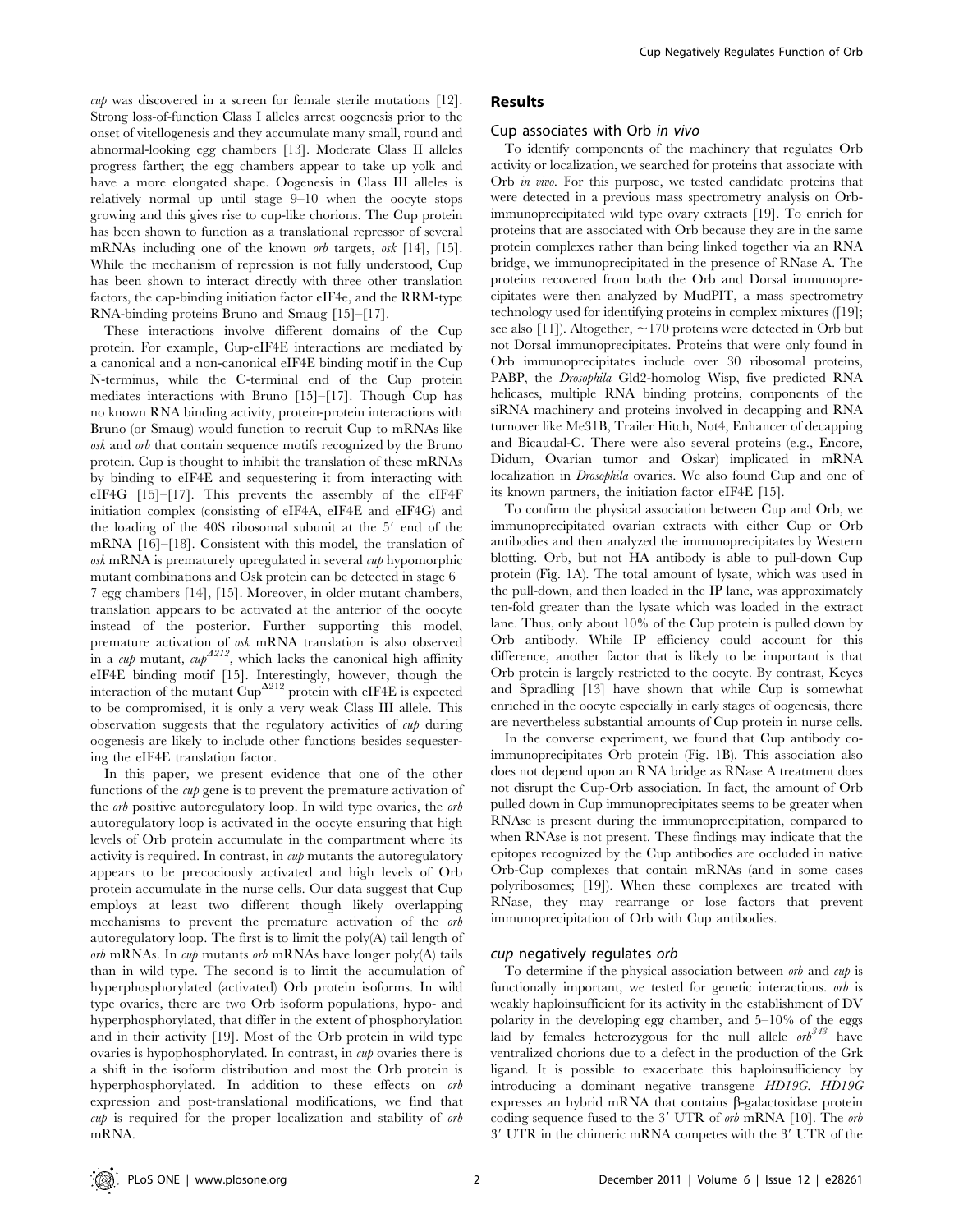

Figure 1. Cup associates with Orb in vivo and affects the phosphorylation status of Orb. Cup was initially identified as an Orb associated protein by analyzing Orb antibody immunoprecipitates from wild type ovaries using MudPIT mass spectrometry [19]. Western blots were used to confirm this association. (A): Immunoprecipitation of ovarian extracts with Orb antibody co-immunoprecipitates Cup protein. Cup does not co-immunoprecipitate with a negative control, HA antibody. The amount of ovary extract loaded in panel A represents 5% of the ovary extract used in the Orb and HA antibody immunoprecipitates. Half of the sample recovered in each immunoprecipitate was loaded on to the ''pellet'' lanes. For HA, approximately 2.5% of the sample was loaded into the ''supernatant'' lane. For the Orb ''supernatant'' lane a portion of the sample was lost during loading. (B): The converse immunoprecipitation, using antibody against Cup, pulled down both Orb isoform, whereas  $\beta$ -galactosidase antibody does not. The Cup-Orb complexes are RNA-independent as they are resistant to treatment with RNAse A. The amount of ovary extract loaded in the first lanes in each panel consist of 10% of the amount of ovary extracts used in each immunoprecipitation experiment loaded in subsequent lanes. The sample loaded onto the HA ''supernatant'' lane represents in panel A represents 2.5% of the supernatant from the Cup antibody immunoprecipitation precipitation. doi:10.1371/journal.pone.0028261.g001

endogenous orb mRNA for Orb protein binding. This interferes with *orb* autoregulation and downregulates Orb protein expression. When this transgene is combined with the *orb* null allele,  $\sigma r b^{343}$ , 20–30% of the eggs laid by transgene-heterozygous mutant females are ventralized. The somewhat higher frequency of DV defects in the HD19G orb<sup>343</sup>/+ background as compared to orb<sup>343</sup>/ + is useful in that it allows a more reliable detection of mutations that dominantly suppress the DV polarity defects induced by compromising orb activity. It is expected that dominant suppressors will correspond to genes that function to repress or reduce *orb* activity and/or grk signaling. In contrast, mutations that dominantly enhance the  $HD^19G$  orb<sup>343</sup>/+ DV polarity defects are expected to correspond to genes that are required to promote orb activity and/or grk signaling.

We generated females *trans*-heterozygous for a recombinant  $HD19G$  orb<sup>343</sup> chromosome and various cup mutant alleles by crossing HD19G orb<sup>343</sup>/TM3Ser females and  $\frac{cu}{f/CyO}$  males to test for genetic interactions. Using this strategy, we analyzed 5 different cup alleles,  $\alpha \psi^1$ ,  $\alpha \psi^3$ ,  $\alpha \psi^6$ ,  $\alpha \psi^8$ , and  $\alpha \psi^{1355}$  [12], [13].  $\omega_1^3$ ,  $\omega_2^6$  and  $\omega_3^8$  are strong loss-of-function mutations and these Class I alleles exhibit a pre-vitellogenesis oogenesis arrest.  $\alpha \psi^I$  is a Class II allele and ovarian development arrests around stage 9. Finally,  $cub^{1355}$ , which has a P-element insertion in the 5' UTR that downregulates its expression, is a Class III allele and arrests during vitellogenesis.

As illustrated in Fig. 2 (and Table S1), we found that the DV polarity defects in eggs produced by  $HD19G$  orb<sup>343</sup>/+ females can be suppressed by reducing  $\alpha \psi$  activity. At 25°C, the frequency of DV defects in eggs from  $HD19G \omega v^{343}/+; \omega \psi^{-}$  /+ females of severe alleles is, with one exception  $(cup^3)$ , about half that seen for  $HD19G$  $orb^{343}/+$  females. The suppression is even more pronounced at  $18^{\circ}$ C. At this temperature, close to 30% of the eggs laid by  $HD19G$  $\omega$ <sup>343</sup>/+ females are ventralized while in the *cup trans*-heterozygotes the frequency of egg shell polarity defects drops to less than 10%.

In a separate experiment (not shown) we also tested the very In a separate experiment (not shown) we have vertex<br>weak Class III allele,  $\epsilon u p^{4212}$ , which lacks the canonical eIF4E interaction domain. Unlike stronger cup alleles, which arrest oogenesis and can substantially alter the pattern of orb expression (see below), oogenesis is comparatively normal in  $\int u p^{2/2}$  and defective eggs are produced [15]. This allele had, at most, only a modest effect on the frequency of ventralized eggs produced by HD19G  $orb^{343}/+$  females. Thus, the canonical eIF4E interaction domain is unlikely to be critical for genetic interactions between cup and orb at least in the DV polarity pathway.

### Orb protein levels are altered in cup ovaries

The genetic interactions described above suggest that in addition to their physical association, there may also be a functional relationship between cup and orb. Moreover, given what is already known about the regulatory activities of the Cup protein in other contexts [14]–[16], one plausible explanation for the genetic interactions is that cup negatively regulates orb expression and/or activity. In this case, we would expect to find that Orb protein levels are increased in cup mutant ovaries. To test this prediction, we probed Western blots of ovary extracts prepared from female homozygous mutants for three different cup alleles,  $\int c u p^3$ ,  $\int c u p^3$  and  $\int c u p^{1355}$  with Orb antibodies. We anticipated that Orb levels would be elevated in the mutants if  $\alpha \psi$  functions as a "general" negative regulator of orb activity (because of Orb autoregulation), and that in this case the effects on Orb accumulation should be proportional to the strength of the cup allele. However, the results were anomalous (Fig. 3). Instead of having the highest levels, the amount of Orb protein in the strongest mutant,  $c\nu p^8$ , was actually less than in wild type. In contrast, the amount of Orb protein in the weaker Class I allele  $\alpha \psi^3$ , and in the Class III allele,  $\alpha \psi^{1355}$ , was greater than wild type. The reason for the unusual effects of the  $\alpha \psi$  mutations became apparent when we examined the pattern of Orb protein accumulation in ovaries from the different mutants using confocal microscopy.

## Orb is mislocalized and misexpressed in cup ovaries

In wild type ovaries, Orb protein can first be readily detected in the germarium in newly formed 16-cell cysts. Though Orb is found in all 16 cells, it preferentially accumulates in one or only a small subset of these cells (arrowhead in Fig. 4A; see also [5]). The pattern of Orb protein localization then begins to refine and by the time the cells in the cyst rearrange and the oocyte moves to the posterior pole of the egg chamber, much of the Orb protein in the chamber is concentrated in the oocyte (arrow in Fig. 4A) while the nurse cells have considerably lower levels of Orb protein. Often a gradient of protein can be seen with the highest levels of Orb in the nurse cells closest to the oocyte. In slightly older chambers (\* and $\leq$ in Fig. 4A and arrow Fig. 4B'), Orb protein localizes to the posterior pole of the oocyte, while there are only very low levels of protein in the nurse cells.

A very different pattern of accumulation is evident in  $\alpha\psi^{\delta}$ ovaries. In the germarium, Orb does not concentrate into a single cell. Instead, high levels of protein are found in nearly every cell in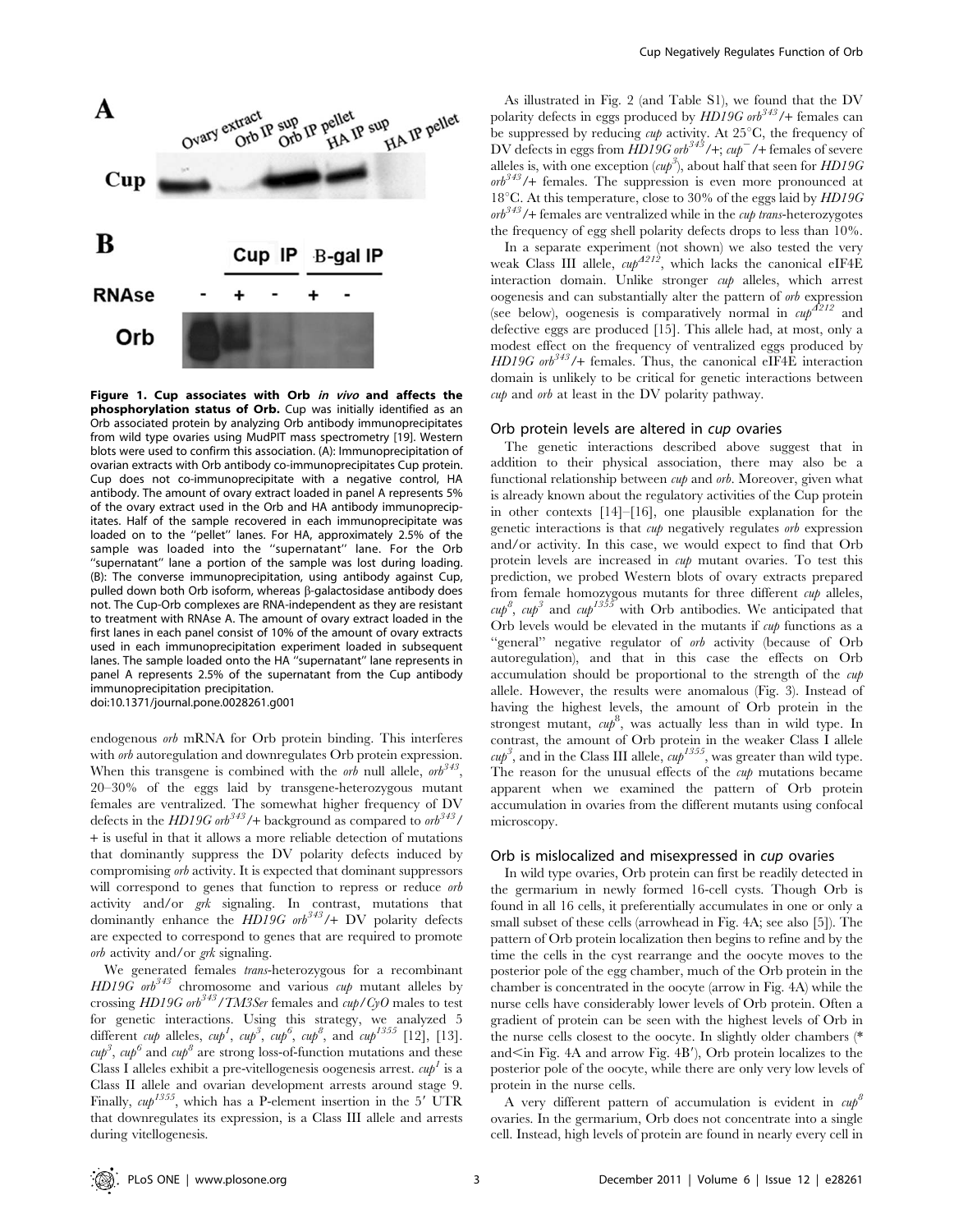

Figure 2. Cup negatively regulates orb. orb is weakly haploinsufficient for the specification of dorsal-ventral polarity and a small percentage of the eggs produced by  $orb^{343}/+$  females are ventralized. This haploinsufficiency is enhanced when the  $orb^{343}/+$  females also carry a copy of the hsp83-LacZ orb 3' UTR transgene and, depending upon temperature and growth conditions, between 20%–30% of the eggs laid by HD19G orb<sup>343</sup>/+ females are ventralized. To test for genetic interactions with cup, HD19G orb<sup>343</sup>/TM3Ser females (n = 10 in each cross) were mated with cup/CyO males. Five different *cup* alleles, cup<sup>1</sup>, cup<sup>3</sup>, cup<sup>8</sup> and cup<sup>1355</sup> were tested at 18°C and 25°C. When *trans*-heterozygous, all 5 alleles reduce the frequency of DV polarity defects in eggs produced by HD19G orb<sup>343</sup>/+ females. The severity of this defect ranges from completely fused to missing dorsal appendages. Suppression is stronger at 18°C (black bars) than at 25°C (gray bars). The p-values (by Chi-squared test) for each experiments are as such: 18°C (cup<sup>1</sup>: 3.031E-141; cup<sup>3</sup>: 1.7326E-29; cup<sup>6</sup>: 7.6267E-36; cup<sup>8</sup>: 7.6611E-14; cup<sup>1355</sup>: 1.72342E-28) and 25°C: (cup<sup>1</sup>: 5.428E-118; cup<sup>3</sup>:<br>0.608012094; cup<sup>6</sup>: 4.5796E-09; cup<sup>8</sup>: 0.000309325; cup<sup>1355</sup>: 4. doi:10.1371/journal.pone.0028261.g002

the 16-cell cysts (Fig. 4C). High levels of largely unlocalized Orb protein typically persist in the  $\alpha\psi^{\delta}$  chambers after they exit the germarium and begin to ''mature''. This can be seen in the pair of



Figure 3. Orb protein levels are altered in *cup* mutant ovaries. A Western blot of ovary extracts from wild type and cup mutants as indicated was probed sequentially with Orb, dFMR1 and  $\alpha$ -tubulin antibodies. Orb protein levels are reduced in  $\text{cup}^8$  ovaries compared to wild type. The ratio of  $\epsilon \omega p^8/\text{WT}$  is 0.56 using dFMR1 as a loading control and 0.34 using α-tubulin as a loading control. In contrast, Orb levels are<br>elevated in cup<sup>3</sup> and cup<sup>1355</sup> ovaries. For cup<sup>3</sup>, the level of Orb protein is elevated 1.8-fold using dFMR1 as a loading control and 1.9 using α-<br>tubulin as the loading control. For c*up<sup>1355</sup>,* the level of Orb protein is elevated 1.6-fold using dFMR1 as a loading control, and 2.2-fold using a-tubulin as the loading control. Even larger increases were observed in another experiment:  $cup^3$ : 3.0-fold using dFMR1 as the loading control and 2.25-fold using  $\alpha$ -tubulin;  $cup^{1355}$ : 2.9-fold using dFMR1 as the loading control and 2.8-fold using a-tubulin as the loading control. doi:10.1371/journal.pone.0028261.g003

chambers shown in Fig. 4D. Most cells in these two chambers have high levels of Orb and it is not possible to determine which cell is the ''oocyte'' based on the Orb localization pattern. In other mutant chambers (see Fig. 4E), Orb becomes concentrated in 2–4 cells; however, even in these chambers it is often difficult to identify the oocyte. There are also chambers that appear (based on the concentration of Orb in a single cell) to have a properly ''determined'' oocyte; however, instead of being located at the posterior of the chamber, it is in the center or off to the side (Fig. S1). These findings argue that there are abnormalities in oocyte specification and/or maintenance of oocyte identity in  $\alpha\psi^{\delta}$ ovaries. Consistent with this conclusion, we find that another marker of oocyte identity, Encore [20], is also not properly localized in many  $\alpha p^8$  egg chambers. Figure S1 shows  $\alpha p^8$ chambers in which both Encore and Orb are enriched in several cells instead of a single cell.

While Orb protein levels in the germarium and in most early chambers appear to be considerably higher than in wild type (judging from the relative intensity of staining in wild type and cup chambers and from the fact that most of the germ cells in mutant chambers have substantial amounts of Orb), these high levels of protein do not persist. Instead, we find that Orb levels begin to drop as the chambers age and in older chambers (based on their location in the string of chambers) there is often little or no Orb present (chamber on right in Fig. 4E). However, the transition from high to little or no Orb does not always follow this time course, and we also observe ovarioles that have one or more older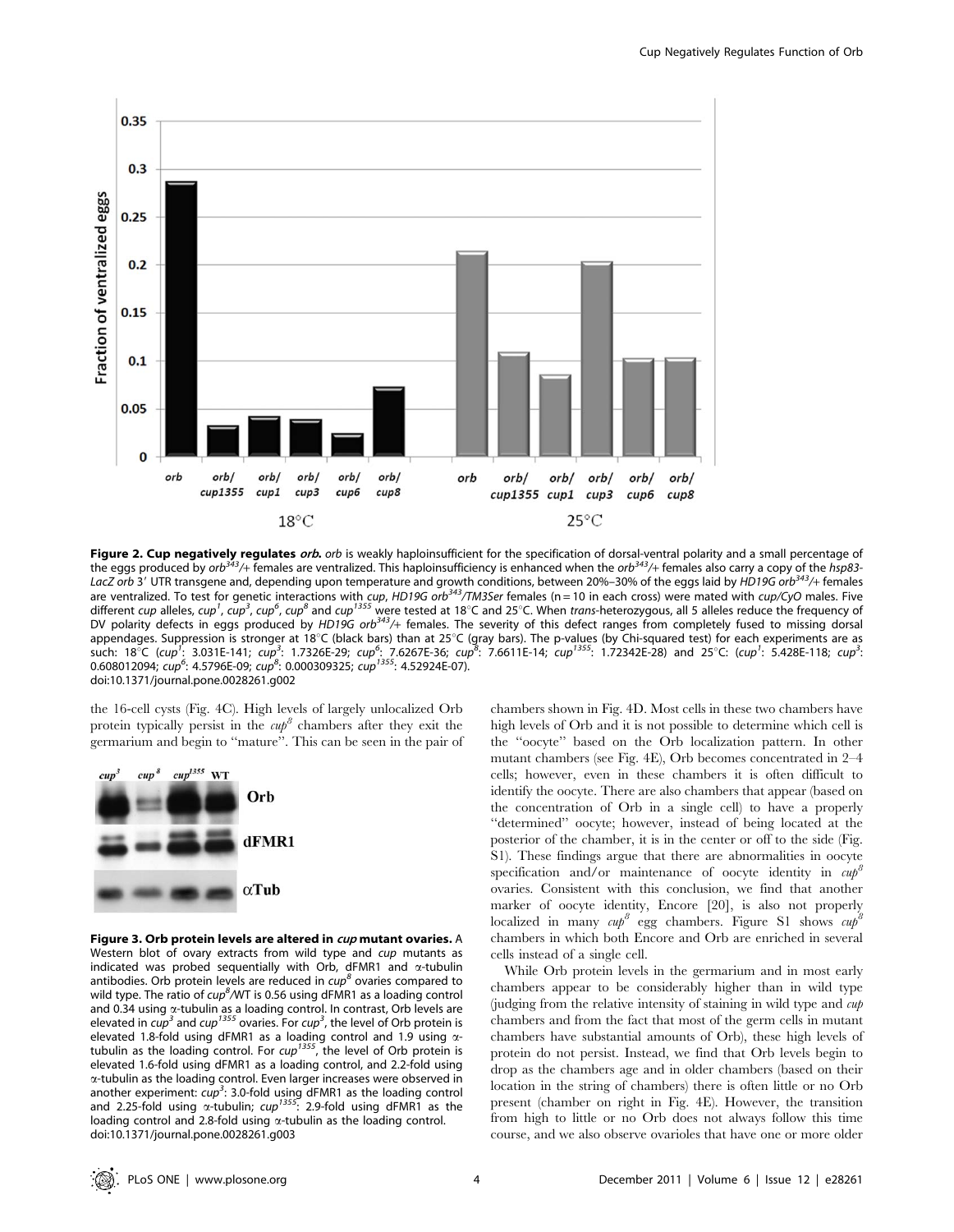

Figure 4. Orb is misexpressed in cup ovaries. Green: Nucleic acids. Red: Orb. Panels A-B': In wild type, Orb is first expressed during the formation of the 16-cell cyst (arrowhead in A) and though it is present in most cells in the cyst, it is greatly enriched in the presumptive oocyte. The localization pattern is refined during early pre-vitellogenic stages (arrow in A); Orb becomes concentrated at the posterior of the oocyte (>and \* in A, arrowhead in B'), while only low levels of protein are detected in the nurse cells closest to the oocyte (arrow in B'). Panels B and B': successive confocal sections through the same two egg chambers. Note that there are high levels of Orb protein in all of the germ cells in these two chambers. Panels C, D and E: Chambers from cup<sup>8</sup> ovaries. In each case several focal planes are shown and are designated as '. In cup<sup>8</sup> 16-cell cysts Orb is present at high levels in most of the cells (C, C'). Unlike wild type the Orb localization pattern does not refine during the early pre-vitellogenic stages and high levels of Orb persist in most of the cells in the chamber. The distribution of Orb in two "early" cup<sup>8</sup> chambers is shown in panels D-D<sup>rm</sup>. Note that many cells in these two chambers have high levels of Orb protein. Two other cup<sup>8</sup> chambers are shown in panels E-E". In the chamber on the left Orb is clearly concentrated in a subset of the cells. In the chamber on the right the level of Orb protein is low. A marked reduction in the level of Orb protein is typically observed in older cup<sup>8</sup> chambers. Panels F–J show the pattern of Orb accumulation in cup<sup>3</sup> chambers. Like cup<sup>8</sup>, chambers that have high levels of Orb in most germ cells are often observed in the cup<sup>3</sup> mutant (arrowhead in F, F' and H). Orb also accumulates in rings around the nurse cell nuclei (\* in F, F') or in clumps in the nurse cell cytoplasm (\* in I and J). In some  $cup^3$  chambers Orb concentrates in several cells near the posterior (arrow heads in I, arrows in J) while in other chambers the oocyte has an abnormal elongated shape (arrow in I). Panels K and L show cup chambers while panel M shows a wild stage 7–8 chamber. Orb accumulation during the early stages of oogenesis usually appears normal in cup<sup>1355</sup> (panel K); however in older chambers, high than normal levels Orb protein are seen in the nurse cells (arrows in L) and there are often clumps of Orb protein (arrowheads in L). In older wild type chambers (panel M) Orb is localized to the oocyte cortex, while there is little Orb protein in the nurse cells.

doi:10.1371/journal.pone.0028261.g004

chambers with high levels of Orb and a younger chamber with little or no Orb. The presence of many chambers that have little or no Orb, likely explains why we observed a decrease instead of an increase in Orb protein levels in Western blots of  $\alpha \phi^{\beta}$  ovaries.

The oogenesis defects evident in the weaker Class I allele,  $\alpha p^3$ , are less severe than in  $\alpha \psi^{\beta}$ . Like  $\alpha \psi^{\beta}$ , the level of Orb protein in  $\alpha \psi^3$  chambers appears to be considerably higher than normal in the germarium (arrow in Fig. 4H) and in newly pinched-off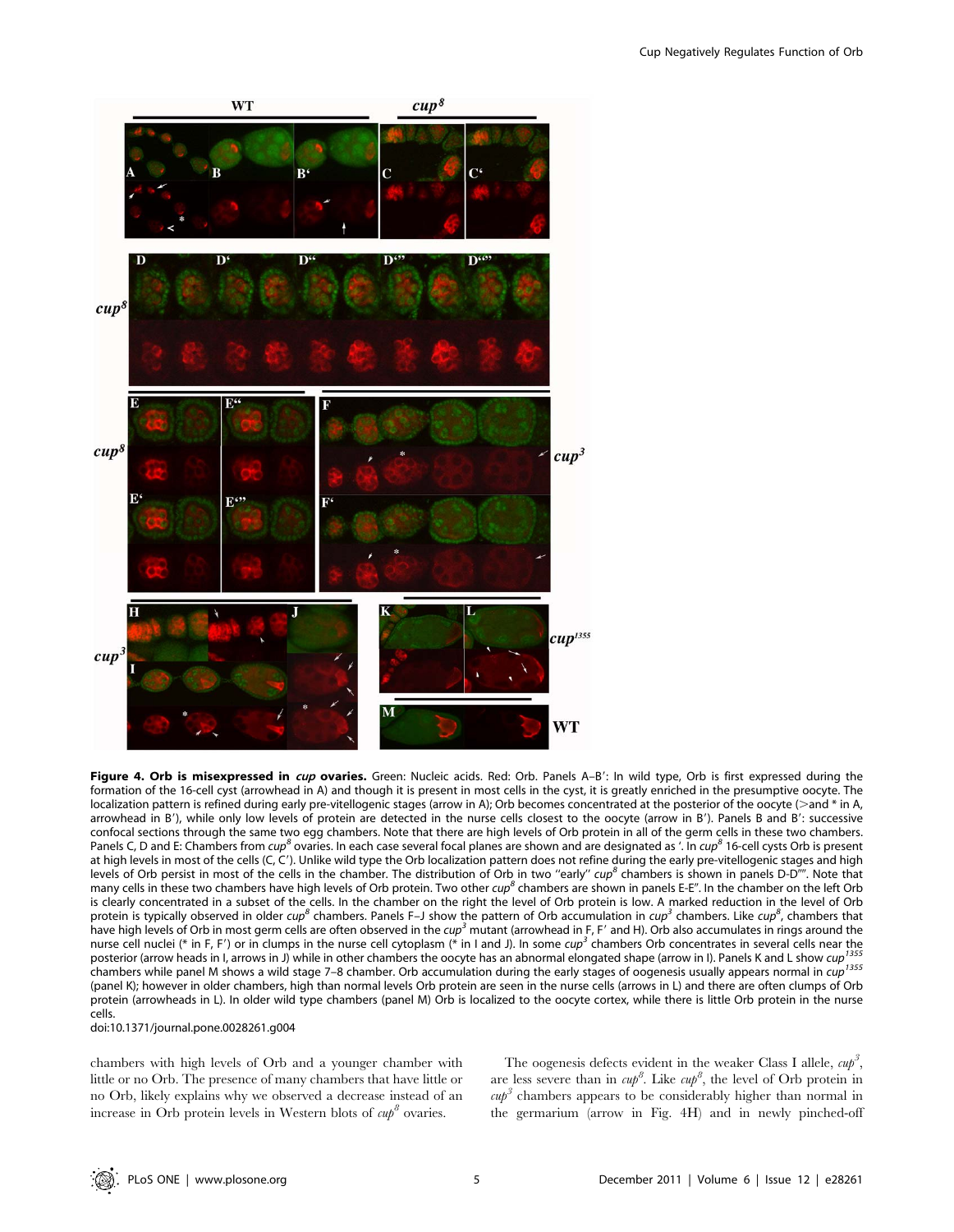chambers. Also like  $\alpha p^8$ , Orb protein is usually not restricted to a single cell (the presumptive ''oocyte''), but instead is distributed at approximately the same level in many if not all of the germ cells in the chamber (arrowhead in Fig. 4F and H). In addition to excess Orb in nurse cell cytoplasm, there are often prominent rings of Orb protein around the nurse cell nuclei (see \* in Fig. 4F). While similar rings of Orb can be detected in wild type ovaries [11], they are only observed in overexposed images. Interestingly, many proteins involved in mRNA transport including Cup [13] concentrate in rings around the nurse cell nuclei and these rings are thought to correspond to the sites of assembly of silenced mRNP complexes [21].

In  $\omega b^8$  the level of Orb protein drops as the egg chambers age. While older chambers with reduced levels of Orb protein are seen in  $\alpha \psi^3$  ovarioles (arrows in Fig.4F, F'), we also find many older chambers that retain higher than normal levels of Orb protein. In some cases, most of the protein is concentrated in a single cell, which presumably corresponds to the oocyte. The presumptive oocyte in Fig. 4I (see arrow) has an unusual triangular shape. In other chambers, several cells located near the posterior have high levels of Orb (see arrowheads in 4I and arrows in 4J). In these chambers the overall level of Orb protein in the nurse cells also appears to be higher than in wild type. The presence of many older chambers in which Orb levels remain elevated likely explains why much greater amounts of Orb are detected in Western blots of  $c u p^3$  ovaries than in  $c u p^3$ ovaries.

While the oocyte appears to be mis-specified in  $\alpha \phi^8$  or (to a lesser extent)  $\alpha \psi^3$  chambers, this problem is usually not observed in the Class  $III$   $\alpha \psi^{1355}$  mutant where the pattern of Orb accumulation appears to be comparatively normal in early stages 1–5  $\omega p^{1355}$  chambers (Fig. 4K). However, defects become apparent around stages 6–7. The oocyte in these chambers can have an abnormal shape and is often smaller than normal. Although Orb is enriched in the  $\alpha \psi^{1355}$  oocyte, the relative level of protein appears to be reduced compared to wild type oocytes. By contrast, the nurse cells of these older chambers have higher levels of Orb than wild type nurse cells (Fig. 4L) and Orb can be observed around the nurse cell nuclei or in clumps in the nurse cell cytoplasm (see arrows in L). Orb protein clumps are also seen in the nurse cell cytoplasm of  $\alpha \psi^3$  (see \* in I). These findings indicate that orb mRNA is inappropriately translated in the nurse cells beginning during mid-oogenesis (stages  $6-7$ ) in  $\alpha \psi^{1355}$  mutant ovarioles. Interestingly, precocious expression of Osk is observed around the same time in other Class III cup mutants [15].

# orb mRNA is mislocalized in cup mutants

To further investigate the effects of cup mutations on orb, we examined the pattern of orb mRNA accumulation in cup ovaries. In wild type ovaries, orb mRNA localizes preferentially to the oocyte soon after the 16-cell cyst is formed [3]. In pre-vitellogenic stages, most of the message is concentrated at the posterior pole of the oocyte, while after the onset of vitellogenesis, the message relocalizes along the anterior margin (Fig. 5A and 5B). In both  $\alpha \phi^8$ 



Figure 5. orb mRNA is mislocalized in cup mutants. In wild type, orb mRNA can first be detected in the germarium (panel A). It appears concentrated in a single cell that is thought to correspond to the presumptive oocyte. During the previtellogenic stages (panel A), orb mRNA is localized at the posterior end of the oocyte, while there are only low levels in the nurse cell cytoplasm. After the onset of vitellogenesis (panel B), orb mRNA accumulates along the anterior margin of the oocyte. In many  $\text{cup}^8$  chambers orb mRNA is not properly localized and reduced in level (arrowheads in C). Sometimes a single cell can be seen which has high levels of orb mRNA (D & E); however, this cell is not always positioned correctly (arrow in D). Mislocalized orb mRNA is also seen in cup<sup>3</sup>. In the examples shown in F and G the level of orb mRNA in the nurse cells is high, while the level in the presumptive oocyte is relatively low (compare levels of *orb* mRNA in nurse cells and oocyte in the wild type (arrow in panel A) and mutant<br>(arrow in F and G) chambers). The pattern of *orb* mRNA accumulation however, in older chambers the mRNA is not properly localized to the anterior margin and higher than normal levels are seen in the nurse cells (panel I).

doi:10.1371/journal.pone.0028261.g005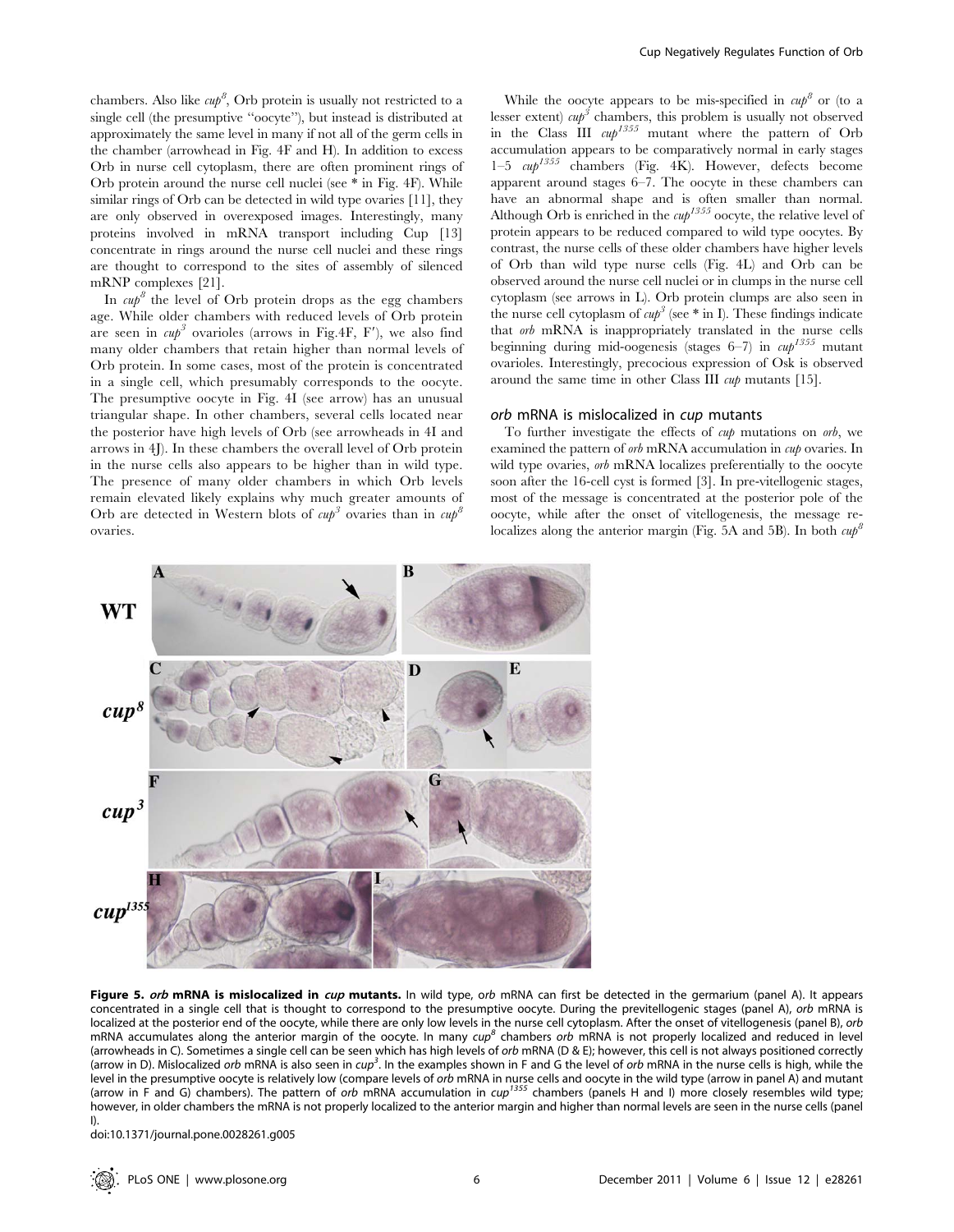and  $\alpha \psi^3$  ovaries, *orb* message is distributed more or less uniformly in the germ cells of the egg chamber; however, many of these chambers have a single cell which has somewhat higher levels of mRNA (arrows in Fig. 5D, 5F and 5G) and this cell would presumably correspond to the ''oocyte.'' While this presumptive oocyte is usually near the posterior of the chamber in  $\alpha \psi^3$ , it can be in the center or off to one side in  $\alpha \phi^8$  chambers (panel D). Besides mislocalized mRNA, there are also chambers that have little or no orb message (see arrowheads in panel C). As was seen for Orb protein, the distribution of *orb* mRNA in  $\alpha \psi^{1355}$  more closely resembles wild type than either of the stronger alleles (panel H). However, even in this mutant the relative proportion of message in the nurse cells appears higher than in wild type chambers of similar stages (panel I).

These findings indicate that the *cup* activity is required not only to regulate the translation of orb mRNA but also for its proper localization. In addition, since many chambers (especially in the stronger alleles) have little  $orb$  mRNA, it would appear that  $cup$  is required either for the synthesis of orb mRNA, or to stabilize its accumulation. The latter possibility is supported by recent studies using a tissue culture system by Igreja and Izaurralde [22] who showed that Cup stabilizes reporter mRNAs when tethered to them. To determine if cup activity is also required for the normal accumulation of orb mRNA, we used quantitative real-time PCR. Compared to a normalized wild type value of 1.0 (for previtellogenic egg chambers) the level of orb mRNA in  $\alpha \psi^{\beta}$ ,  $\alpha \psi^{\beta}$  and  $\int cub^{1355}$  mutant ovaries is 0.28, 0.32 and 0.32 respectively (see Experimental Procedures). These results would be consistent with the tissue culture experiments and would argue that  $\alpha \psi$  is also required for orb mRNA stability.

### osk mRNA levels are also decreased in cup mutants

Previous studies have shown that, like orb mRNA, one of the other known Orb regulatory targets, osk mRNA, is mislocalized and prematurely translated in  $\alpha\psi$  ovaries [14], [15]. We wondered whether *osk* mRNA is also reduced in level when *cup* activity is compromised. To address this question, we used quantitative RT-PCR to estimate the relative abundance of *osk* mRNA in the three  $\alpha$  mutants. Figure 6A shows that there is less osk mRNA in the  $\alpha$ mutants than in wild type and that the extent of the reduction roughly corresponds to the severity of the allele. For example,  $\alpha \phi^{\beta}$ , the most severe mutant had approximately 22% of the osk mRNA found in wild type ovaries. Since the amount of Osk protein detected in Western blots of extracts from the three *cup* mutants is close to that found in wild type (pre-vitellogenic) chambers (see Fig. 6B), this would imply that more Osk is being expressed from less mRNA in the cup mutants (Fig. 6C).

# orb poly(A) tails are elongated in cup mutants

The findings described in the previous sections indicate that Orb protein is precociously and/or overexpressed in  $\alpha\psi$  mutant ovaries. Since orb mRNA levels are also reduced, it would appear that they are translated more efficiently in the cup mutants. One mechanism that could account for a general increase in translational efficiency would be an increase in the average poly(A) tail length [23]. This idea is supported by the finding that Cup protein recruits components of the deadenylation machinery to target mRNAs [22]. According to this model, Cup would normally bind to newly synthesized orb mRNAs in nurse cells and promote their deadenylation. This would ensure that orb mRNAs remained repressed until they are localized in the oocyte. In cup mutants, orb mRNAs would have elongated poly(A) tails and this would increase their translational efficiency. A prediction of this model is that the poly(A) tails of orb mRNAs will be elongated in

 $\alpha$  mutant ovaries. To determine whether this is true, we measured the lengths of orb mRNA poly(A) tails in wild type,  $\alpha \psi^8$  and  $\alpha \psi^3$  ovaries using the ligation-mediated poly(A)-tail assay [24]. We find that there is a shift in the distribution of orb mRNA poly(A) tails towards longer tails in both  $\alpha \psi^8$  and  $\alpha \psi^3$  ovaries (Fig. 7). A smaller shift towards longer poly(A) tails was also observed for  $c u p^{1335}$  using the anchored poly(A)-tail assay (Fig. S2) [24].

#### Hyperphosphorylated Orb accumulates in cup ovaries

The findings described above indicate that *orb* mRNAs in *cub* ovaries have elongated poly(A) tails. While this would be expected to increase their translational efficiency [23], it is not clear that this would be sufficient in itself to account for the precocious expression of Orb protein in nurse cells, especially like that seen in the two stronger cup alleles. The abnormally high levels of Orb protein seen in the nurse cells suggests that the orb autoregulatory loop is also prematurely activated in the *cup* mutants. We've previously shown that orb activity is regulated, at least in part, by phosphorylation and that phosphorylation depends upon Casein Kinase II (CK2) [19]. In wild type ovaries there are two populations of Orb protein, the hypophosphorylated and hyperphosphorylated populations, both of which consist of several distinct phosphoisoforms. In females that are partially compromised for ck2 activity, there is a shift in the orb phosphoisoform profile towards the hypophosphorylated isoforms. Correlated with this shift, we find that orb functioning in both autoregulation and in grk signaling is disrupted. The two phosphoisoform populations are also found in quite distinct protein complexes that likely to differ in their activities. The hypophosphorylated proteins are in slowly sedimenting complexes and are associated with the translational Bruno repressor [18]. Bruno repressor also interacts directly with Cup and this interaction is important for Cup-mediated repression [15]. While the complexes containing hypophosphorylated isoforms appear to be involved in repression, the hyperphosphorylated isoforms are associated with complexes likely involved in translational activation. The hyperphosphorylated isoforms co-sediment with poly-ribosomes and are associated with the polyA polymerase Wisp which is thought to promote mRNA activation [25], [26]. Hence, one mechanism that could lead to the inappropriate activation of the orb autoregulatory loop would be to upregulate Orb phosphorylation.

To test whether cup affects the Orb phosphorylation status, we separated the hypo- and hyperphosphorylated Orb isoforms in wild type and *cup* mutant ovaries on SDS-PAGE gels. Since *cup* ovaries arrest early in oogenesis, we compared the Orb protein in cup ovaries with wild type ovaries containing only pre-vitellogenic stages. As shown in Fig. 8, we observed an increase in the relative abundance of the hyperphosphorylated Orb isoforms in the three cup mutants. In wild type ovaries, the rapidly migrating lower isoform is always more abundant than the upper isoform (Fig. 8 and [19]) and the average ratio of upper to lower isoforms is 0.77. This ratio is approximately the same for extracts of ovaries containing all stages, and extracts prepared from young females that contain only pre-vitellogenic stages. In cup ovaries, we find that there is a consistent increase in the relative level of the upper isoform. As illustrated in Fig. 8, the average ratio of upper (hyperphosphorylated) to lower (hypophosphorylated) isoforms in  $\alpha \psi^3$  is 1.7. The average for  $\alpha \psi^3$  in three experiments was 1.2, while for  $cup^{1355}$  it was 1.1. Though not as dramatic, we also observed an increase in the ratio of upper to lower isoforms when HD19G orb<sup>343</sup>/+females are trans-heterozygous for these three cup alleles.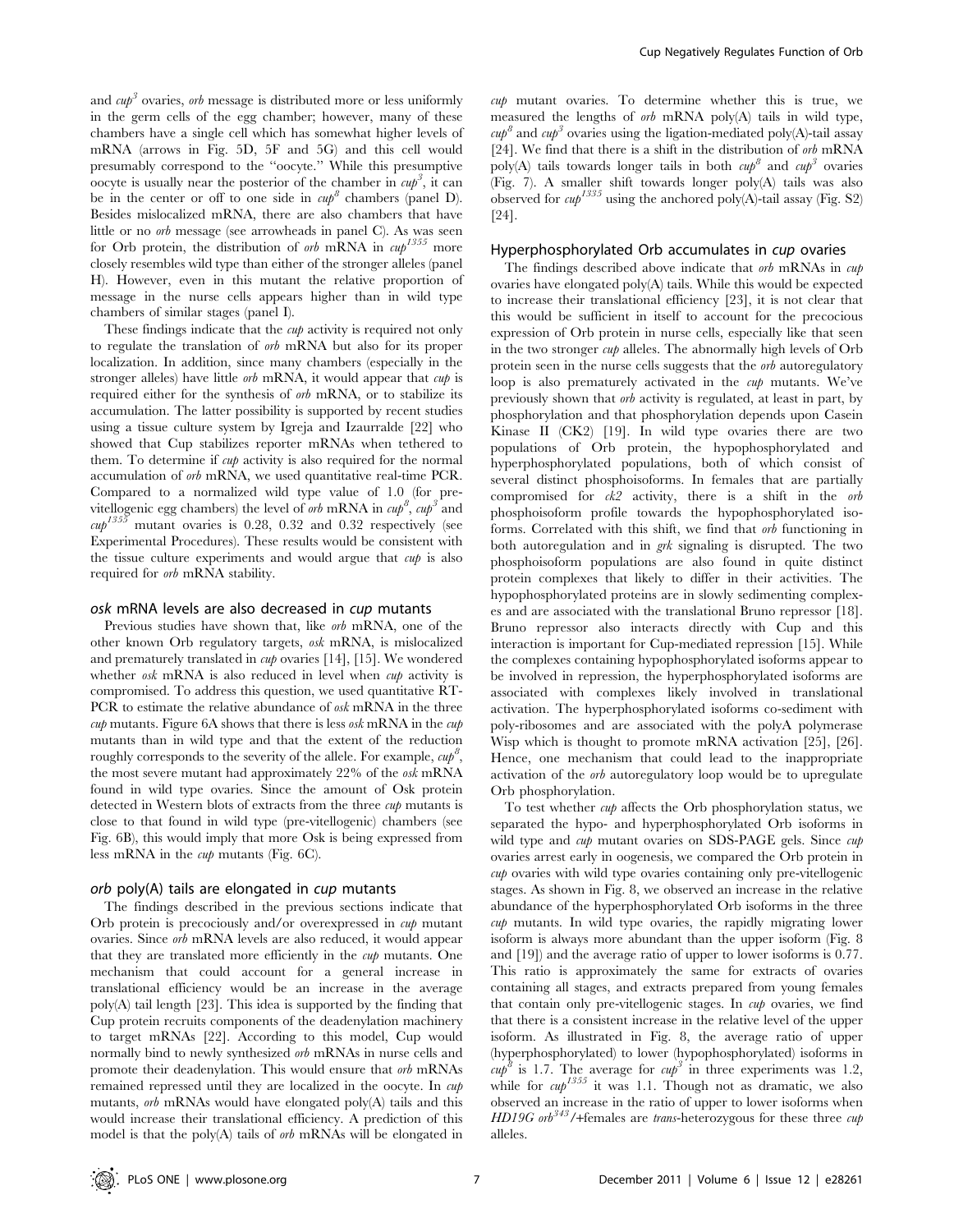# osk mRNA levels in cup mutants







B

A

# Ratio of relative Osk protein/mRNA in cup mutants

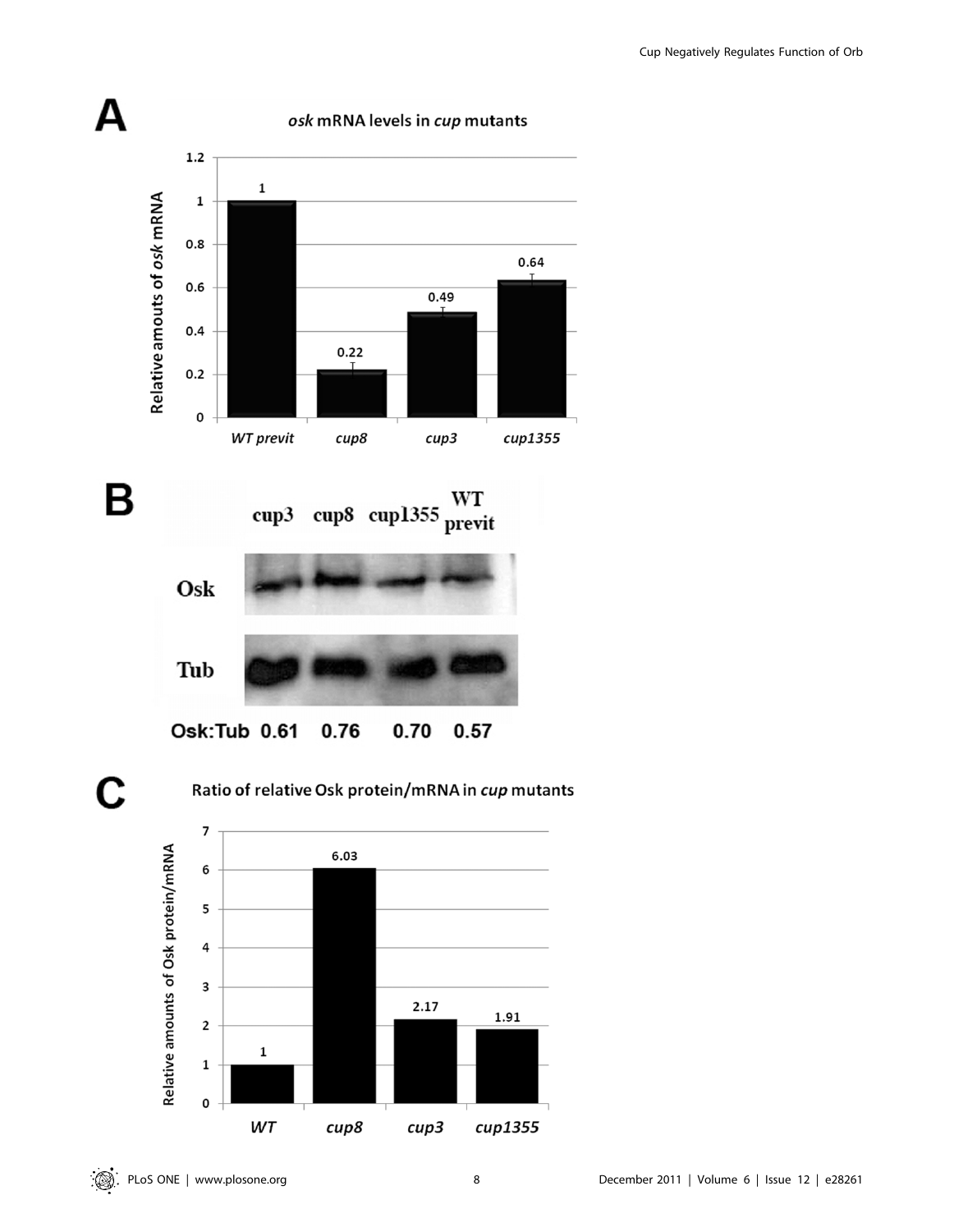Figure 6. osk mRNA is reduced in cup mutants while Osk protein levels remain the same as in wild type. (A) osk mRNA levels in previtellogenic wild type ovaries and in ovaries from the three cup alleles, cup<sup>8</sup>, cup<sup>3</sup> and cup<sup>1355</sup>, were measured by quantitative real time RT-PCR using actin mRNA as the control. osk mRNA levels in the mutant ovaries were found to be decreased compared to wild type levels. The largest reduction is seen cup<sup>8</sup>, where the level of osk mRNA is only about 20% that in previtellogenic wild type ovaries. In the less severe alleles, osk mRNA levels are 50% (cup<sup>3</sup>) and 70% (cup<sup>1355</sup>) of wild type previtellogenic levels. The amount of osk mRNA normalized to actin mRNA in pre-vitellogenic chambers is essentially the same (98%) as it is in ovaries from aged wild type females. (B) The effects of cup mutations on the expression of Osk protein. The relative amount of Osk protein in wild type and *cup* mutant ovaries was estimated by comparing the levels of Osk and α-tubulin in pre -vitellogenic<br>wild type ovaries and in ovaries from the three *cup* mutants, *cup<sup>8</sup>, c* marginally greater than the amount in wild type ovaries. (C) Panel C shows the ratio of Osk protein to osk mRNA levels. Assuming that the rate of Osk turnover in wild type is equivalent to that in the cup mutants, more Osk protein must produced on average from each osk mRNA in the cup mutants than in wild type.

doi:10.1371/journal.pone.0028261.g006

### **Discussion**

Previous studies have shown that an autoregulatory mechanism is required to promote the accumulation of Orb protein in the oocyte of developing egg chambers [10]. Orb has two key activities in this autoregulatory loop. First, it functions in the localization of orb mRNA within the oocyte by anchoring the message to the oocyte cortex. Second, once orb mRNA is localized to the cortex, Orb promotes its on-site translation. In order to ensure that Orb protein accumulates at the oocyte cortex rather than elsewhere in



Figure 7. The poly(A) tails of orb in cup<sup>3</sup> and cup<sup>3</sup> mutants are elongated compared to wild type. Poly(A) tails of orb mRNA from wild type,  $cup^3$  and cup<sup>3</sup> (as indicated) were analyzed using the ligation-mediated poly(A)-tail assay [24]. Anchor primers for reverse transcription and amplification from the poly(A) tail were as described in [24]. To increase specificity for the orb  $3'$  UTR we used a two step PCR amplification with a nested primer pair derived from the orb 3'UTR (F2:GATTGTCCGCTAAGCGTTTATCAGGA and F4:CCTTGTGAACATTAACGCGATG). The orb 3'UTR products from the 2<sup>nd</sup> PCR amplification were analyzed on an agarose gel, and after blotting to nitrocellulose were detected by hybridizing the filter with a radioactive orb 3'UTR probe. doi:10.1371/journal.pone.0028261.g007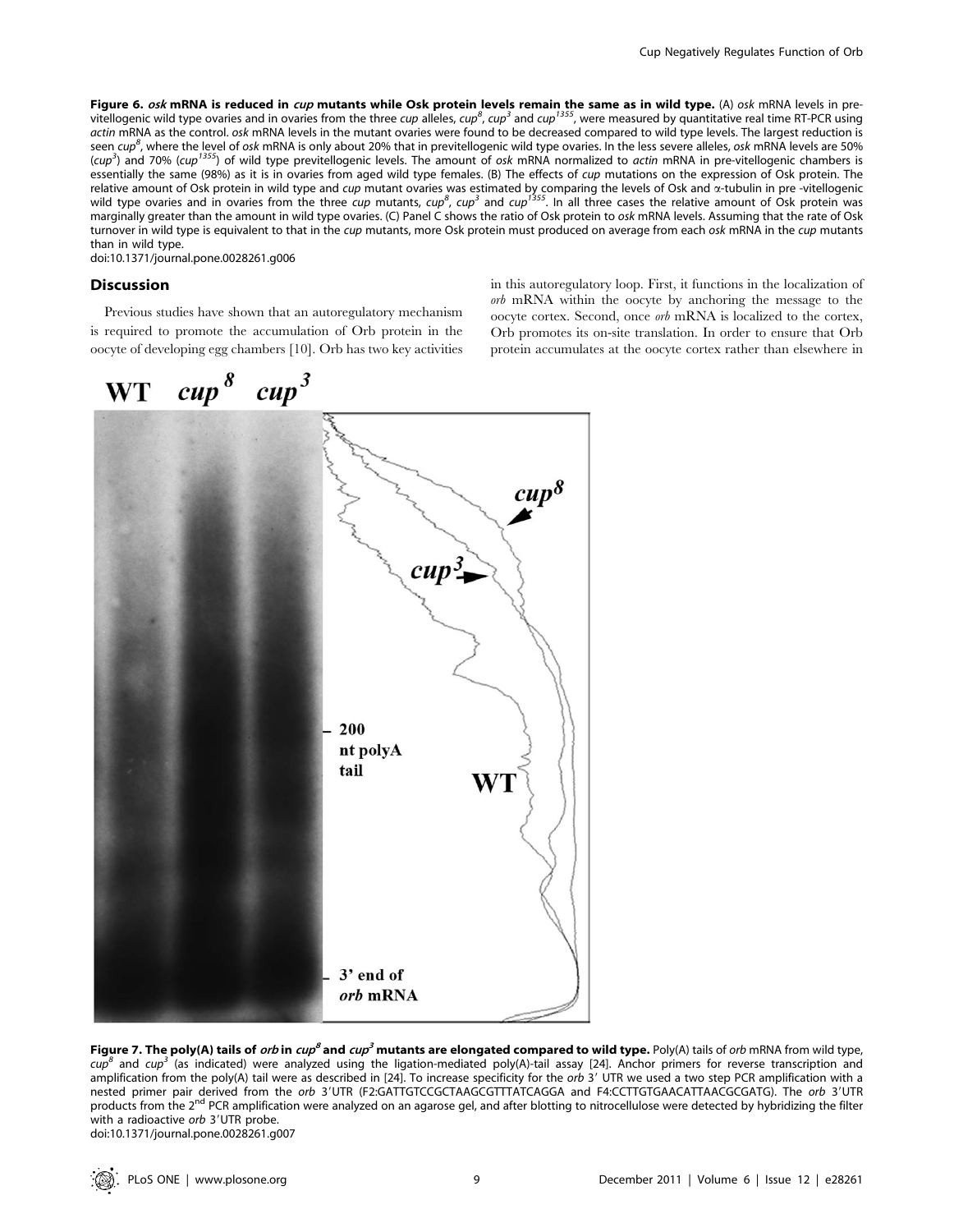

Figure 8. The ratio of the upper and lower Orb isoforms is altered in cup ovaries. In wild type, the lower isoform is typically most abundant, while in cup mutant ovaries the level of the upper isoform is increased. The ratio of upper to lower phosphoisoforms in the WT is 0.75. In other experiments ( $n = 6$ ) the range for WT was 0.74– 0.84 with an average value of 0.77. In the experiment shown here, the ratio for the cup mutants is increased to 1.3, 1.9 and 1.1 for cup<sup>3</sup>, cup<sup>8</sup> and  $cup^{1355}$ , respectively. Two different exposures of the  $cup^{8}$  lane are shown. The average of three experiments for  $cup^3$  was 1.2,  $cup^8$  was 1.7 and  $cup^{1355}$  was 1.1. The average ratio is shown in the figure. doi:10.1371/journal.pone.0028261.g008

the oocyte or in the nurse cells, it is block the activation of the autoregulatory loop until orb mRNA is properly localized. This means that there must be mechanisms in place to prevent not only the premature translation of orb mRNA while it is being transported from its site of synthesis in the nurse cells to oocyte cortex but also to block the precocious activation of the autoregulatory loop.

One factor that is known to be important in repressing the translation of orb mRNA is the Drosophila fragile X protein dFMR1 [11]. In *dfmr1* mutants, the translation of *orb* mRNA is upregulated and markedly higher levels of Orb are observed in mutant ovaries. However, while the total amount of Orb protein is elevated, its overall distribution in the egg chamber closely resembles that seen in wild type; the protein is concentrated in the oocyte, with only low levels in nurse cells. Moreover, although abnormal egg chambers are observed in dfmr1 ovaries, they are relatively infrequent, and even in these chambers Orb concentrates in the presumptive oocyte. These findings suggest that dFMR1 functions as a general repressor of orb mRNA translation, but is not directly involved in preventing the precocious or inappropriate activation of the orb positive autoregulatory loop.

The studies reported here indicate that the *cup* gene also negatively regulates orb mRNA translation; however, it would appear to play a much more central role in controlling the orb positive autoregulatory loop than dfmr1. Several lines of evidence support this idea. The first evidence originates from genetic interactions studies between cup and orb. As would be predicted for a negative regulator, cup mutations dominantly suppress the DV polarity defects of eggs produced by females that have reduced orb activity. The second evidence is the pattern of Orb protein accumulation in cup mutant ovaries. In both of the strong cup alleles examined, Orb is precociously expressed in the nurse cells and high levels of Orb protein accumulate throughout much of the chamber. While Orb upregulation in dfmr1 does not alter the relative partitioning of the protein into the nurse cell and oocyte compartments, this is not the case for the two Class I cup alleles. In fact, because high levels of Orb accumulate in multiple cells in the mutant chambers, it is often difficult to determine which cell corresponds to the oocyte based on the partitioning of the Orb protein. While the pattern of Orb accumulation in the Class III allele,  $\alpha \psi^{1355}$ , is relatively normal up till stage 5 or 6, orb mRNA appears to be precociously translated in stage 6–7 and older chambers and we detected elevated levels of Orb in the nurse cells. Significantly, studies in other laboratories have shown that like orb, osk mRNA is precociously translated in  $\alpha \psi$  mutant ovaries [14]–

[17]. Thirdly, the overall level of Orb protein is elevated compared to wild type in the two weaker cup alleles that were examined. While Orb levels are unexpectedly reduced in the strongest allele,  $\alpha \psi^{\beta}$ , our confocal analysis indicates that this is likely due to the fact Orb disappears from the mutant chambers as they age. Importantly, in the germarium, and in very young chambers, Orb levels (as detected by antibody staining) in  $\alpha\psi^{\delta}$ appear to be a good deal higher than in wild type. Fourth, while Orb protein levels are elevated, orb mRNAs levels are reduced in cup mutants compared to wild type. Since a similar reduction is observed for osk mRNA, it would appear that cup activity is needed either directly or indirectly to ensure the stability of at least two localized mRNAs. These unexpected effects of cup on mRNA stability would be consistent with recent studies in tissue culture cells, which have shown that tethering Cup protein to a reporter mRNAs stabilizes the mRNA even as it represses translation [22]. Finally, the idea that the orb autoregulatory loop is inappropriately activated is further supported by the finding that there is a shift in the  $orb$  mRNA poly(A) profile towards longer poly $(A)$  tails in *cup* mutants.

The abnormal pattern of Orb protein accumulation in the two strong *cup* alleles also suggests that there may be problems in the specification or maintenance of oocyte identity. This possibility is supported by the fact that two other oocyte markers, Encore and orb mRNA, are also not properly localized. However, since we do see chambers in which these oocyte markers appear to be more highly concentrated in the presumptive oocyte, it seems likely that the loss of cup activity does not disrupt the initial specification of the oocyte, but rather affects the maintenance of oocyte identity. In this context, it is interesting to note that orb activity is required for the proper specification of the oocyte, and in strong orb mutants, oocyte identity is not properly established or maintained. Perhaps the presence of excessive amounts of Orb in the nurse cells of these cup mutant chambers might also compromise oocyte identity, but by a different mechanism. Instead of failing to express key oocyte determinants as in orb mutants, Orb would promote the premature expression of these determinants in the nurse cells.

An important question is why the *orb* autoregulatory loop becomes precociously activated in cup mutants? One factor that likely contributes to the premature activation of the orb autoregulatory loop is a failure to deadenylate orb mRNAs. Recent studies by Igreja and Izaurralde [22] have shown that one of the regulatory functions of the Cup protein is to recruit components of the deadenylation machinery and promote the deadenylation of its target mRNAs. Assuming that cup has a similar activity in the female germline, then it should directly antagonize Orb, which is thought to activate translation by promoting polyadenylation. A prediction of this model is that orb poly(A) tail lengths should increase when cup activity is reduced. Indeed, this is the case; we found that the poly $(A)$  tails of *orb* mRNAs in *cup* mutants are elongated compared to wild type.

While an increase in poly(A) tail length would be expected to generally increase orb mRNA translation efficiency, a simple change in translational efficiency would not fully account for the effects of cup mutations. In particular, one might expect to observe a phenotype similar to that seen in  $dfmr1$  mutants where Orb protein levels are increased proportionally in both the nurse cells and the oocyte. However, in cup mutants there is a disproportionate increase in Orb protein levels in the nurse cells. This difference suggests that the *orb* autoregulatory loop is also precociously activated in nurse cells. In previous studies, we found that like the CPEB protein in Xenopus oocytes [27], Orb activity is modulated by phosphorylation [19]. We also found that phosphorylation is dependent upon CK2 activity. When  $ck2$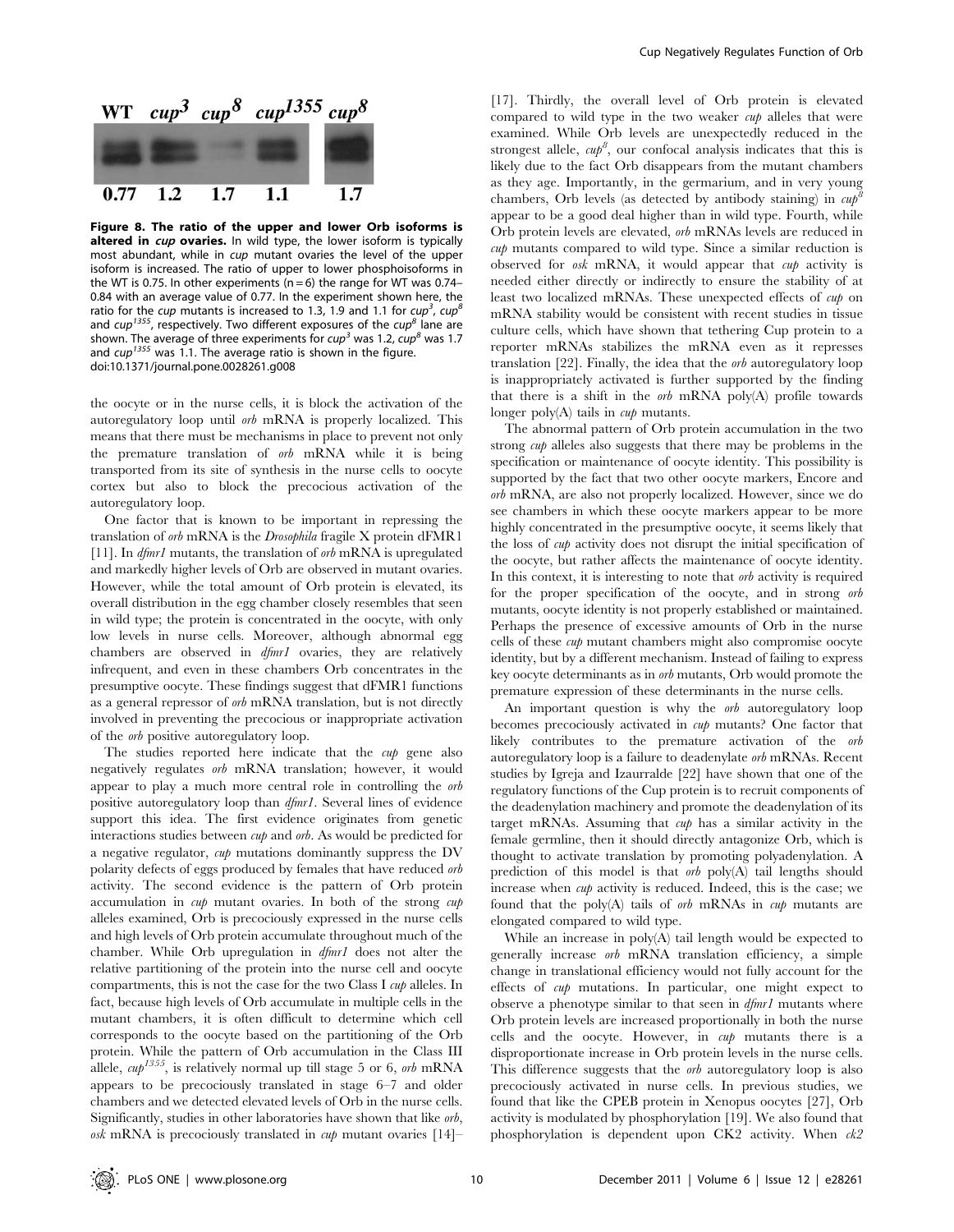activity is partially compromised, there is a marked shift in the phosphoisoform profile towards the hypophosphorylated isoforms. Accompanying this shift in phosphoisoform profile, orb functions in DV polarity and orb autoregulation are disrupted. The results described here indicate that a shift in the opposite direction, *i.e.* towards the hyperphosphorylated isoforms occurs in cup mutant ovaries. Based on our previous work, such a shift in the phosphoisoform profile would be expected to upregulate orb activity. This change in phosphorylation status, like a failure in deadenylation, would be expected to contribute to the overexpression of Orb in cup mutant egg chambers. If this change in phosphorylation status were to occur in the nurse cells, it could lead to the precocious activation of the orb autoregulatory loop in the nurse cells and a disproportionate increase in the amount of Orb protein in these cells. Similarly, it could explain why the orb target osk mRNA is prematurely translated in  $\alpha \psi$  mutants [14]– [17].

Since  $\alpha \psi$  is a translational repressor, a plausible idea is that it indirectly downregulates phosphorylation by repressing the synthesis of CK2, some other kinase or the factors that control kinase activity. Alternatively (or in addition), the presence of Cup protein in Orb complexes could impede hyperphosphorylation. Consistent with this expectation, we were unable to detect Cup in Western blots of extracts from the two strongest alleles,  $\alpha \psi^8$  and  $\int c u p^{3}$ .  $\int c u p^{1355}$  is thought to encode a wild type protein and Cup-Orb complexes can be detected in this mutant (data not shown); however, as reported by Keyes and Spradling [13], Cup is expressed at a greatly reduced level (especially at later stages where effects on Orb expression are greatest) and it seems possible that Cup would be absent from many Orb complexes in this mutant.

While a model in which Cup inhibits phosphorylation (either directly or indirectly) would help explain why the levels of the hyperphosphorylated Orb isoforms increase in cup mutant ovaries, it leaves open the question of what happens in wild type ovaries. Since Cup promotes deadenylation, it should directly antagonize Orb activation of translation as long as the Cup protein remains associated with Orb containing mRNPs. Thus, a simple expectation is that Cup would dissociate from Orb mRNP complexes when Orb is hyperphosphorylated and activates translation. However, this does not seem to be the case as we find that Cup is associated with both hypo- (inactive) and hyper- (active) phosphorylated Orb (Fig. 1). Also, like Orb, Cup cosediments with polysomes (unpublished data). If Cup remains associated with Orb mRNP complexes even after activation of translation, then there must be mechanisms that attenuate Cup dependent deadenylation and translational repression. One likely mechanism is that Cup-Orb mRNPs are re-organized upon activation and factors that facilitate Cup repressive activities are displaced. One such factor would be the Bruno repressor, which helps recruit Cup to target mRNAs. Bruno binds to many of the orb and cup regulatory targets including orb mRNA and like Cup it is thought to associate with newly synthesized mRNAs and repress translation while they are being transported into the oocyte [8]– [10], [15], [28], [29]. Once the mRNAs are transported into the oocyte, Bruno complexes containing Orb mRNA targets are reorganized and Bruno is displaced [19], [30]. It seems possible that factors like Not4 and Bicaudal-C, which function in deadenylation or translational repression, could also be displaced from the Cup-Orb complexes when Orb is activated. In addition to the reorganization of Cup-Orb mRNPs, it is possible that modifications that accompany translational activation, such as Orb phosphorylation help abrogate the repressive activities of the Cup protein.

# Materials and Methods

## Drosophila stocks

 $HD19G$  orb<sup>343</sup>/Tm3Ser flies were described in [10]. cup alleles used in this study were  $c u p^1$ ,  $c u p^3$ ,  $c u p^6$ ,  $c u p^8$  and  $c u p^{\overline{1355}}$ .  $c u p^{\overline{1355}}$  was recovered in a P-element mutagenesis screen [31];  $\alpha \psi^1$ ,  $\alpha \psi^3$ ,  $\alpha \psi^6$ and  $\alpha \psi^8$  were EMS-induced alleles recovered by Schüpbach and Wieschaus [12].  $\alpha \psi^{4212}$  lacks the cup-eIF4E interaction domain and is described by Nakamura et al., [15].

# Co-immunoprecipitation

Ovaries of 2–3 days old were fed on yeast overnight and dissected in  $1\times$  PBS. Ovary extract was prepared by homogenizing ovaries in Co-IP buffer (20 mM Hepes pH 7.5, 150 mM NaCl, 2.5 mM MgCl<sub>2</sub>, 250 mM sucrose, 0.05% NP40, 0.5% Triton-X, 1 mM PMSF, 1 µg/ml protease inhibitor cocktail, 1 mM dithiothreitol, 1 mM NaF, 40 µM NaVO3, 40 µM Na3VO4 and 500 µg of RNase A). The homogenate was centrifuged and the supernatant mixed with Orb antibody-coupled protein A/G beads (Calbiochem), and incubated at room temperature for 2 hours. The beads were washed with Co-IP buffer and the proteins that were immunoprecipitated analyzed by Western blots. The amount of ovary extract which was loaded in one control lane is approximately 10% of the amount of ovary extract that was used in the immunoprecipitation reactions loaded in one experimental lane.

# Western analysis

Protein samples were ran on  $\sim$ 10% SDS-polyacrylamide gels and transferred onto PVDF membranes (Millipore). Blots were blocked in 5% milk/1 $\times$  TBST for 2 hours, then incubated in primary antibodies (1:30 anti-Orb 6H4 and 4H8; 1:1000 anti-Cup [13], [16]; 1:2500 anti-a-tubulin antibodies (Sigma)). Following rinsing, blots were incubated with secondary peroxidase-conjugated antibodies at 1:1000 (Jackson ImmunoResearch Laboratories). Proteins were detected using chemiluminescence (ECL plus kit, Amersham Pharmacia Biotech). Quantification of protein levels were performed using ImageJ (NIH).

### Immunofluorescent staining

Ovaries were dissected and fixed in freshly made 4% paraformaldehyde. After rinsing, the ovaries were blocked in 10 mg/ml BSA/PBSTT. The samples were incubated in primary antibodies (1:30 anti-Orb 6H4 and 4H8 in 1 mg/ml BSA/ PBSTT) overnight at  $4^{\circ}$ C, then rinsed. Incubation in secondary antibodies (isotype-specific Alexa Fluor 568 goat anti-mouse  $\operatorname{IgG}_{2a}$ and Alexa Fluor 488 goat anti-mouse  $IgG_1$  (Molecular Probes, Inc.) against 6H4 and 4H8, respectively) was performed at room temperature for approximately 2 hours. Microscopy was performed on a Perkin Elmer confocal microscope.

### In situ hybridization

Ovaries were dissected and fixed in 4% paraformaldehyde, then washed in PBSTT for 10 minutes twice. The fixed ovaries were incubated in 50  $\mu$ g/ml of Proteinase K for 4 minutes. The reaction was stopped by incubation in 2 mg/ml glycine for 2 minutes. The ovaries were then washed in PBSTT for 5 minutes then re-fixed in 4% paraformaldehyde for 20 minutes. Following a wash in PBSTT, the ovaries were incubated in 1:1 hybridization buffer:PBSTT for 10 minutes at room temperature and hybridization buffer for another 10 minutes. Pre-hybridization was performed at  $55^{\circ}$ C for one hour. The probe was denatured at  $80^{\circ}$ C for 5 minutes and diluted to 1:100. Hybridization with the probe was performed at  $55^{\circ}$ C overnight. After hybridization, the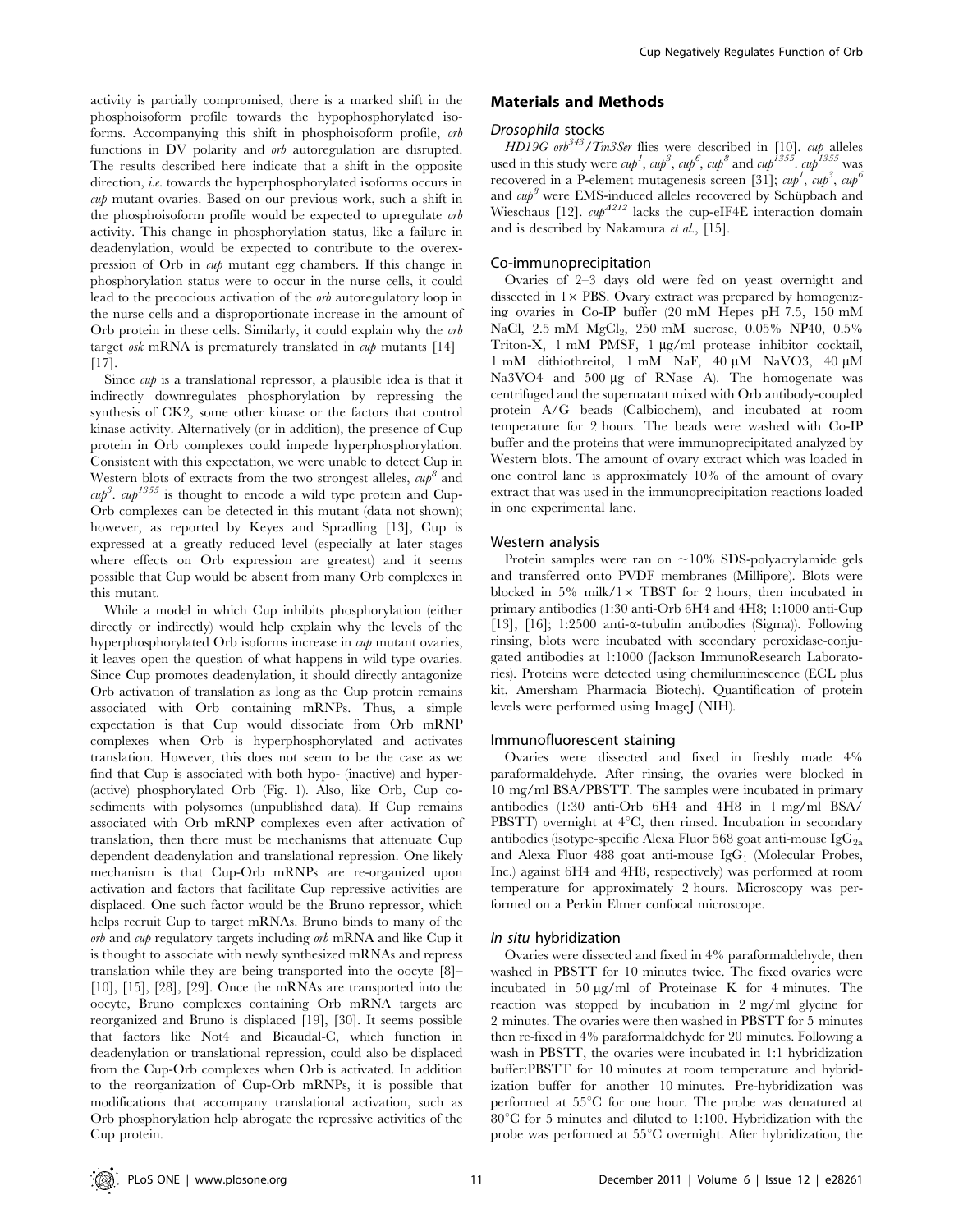ovaries were equilibrated back to PBSTT by incubation in decreasing concentrations of hybridization buffer in PBSTT. The ovaries were blocked in 1% BSA/PBSTT for 30 minutes then incubated in 1:5000 a-DIG for 90 minutes at room temperature, then rinsed in PBSTT and washed in alkaline wash. The ovaries were developed in 2% NBT/BCIP in alkaline wash.

#### Quantitative real-time PCR

Approximately ten pairs of ovaries were hand-dissected for each experiment. Previtellogenic stages were separated from the postvitellogenic stages; only the previtellogenic stages were used in these experiments and the post-vitellogenic stages were discarded. Total RNA was isolated using Trizol and reverse-transcribed. Quantitative real-time PCR was performed using primers specific for *orb* and *osk*. To normalize the amount of mRNA in the ovaries, actin specific primers were used as a control and as a proxy of relative total amounts of mRNA in the wild type and *cup* ovaries. The relative total amount of mRNA in the *cup* ovaries were calculated as a ratio of the actin mRNA in cup mutants to the amount of actin mRNA in the wild type ovaries. The relative amount of orb and osk mRNA in the cup ovaries is calculated as a ratio of amounts of orb and osk mRNA to the amounts of orb and osk mRNA in the wild type ovaries. To compare the relative amounts of orb and osk mRNA in the mutants relative to the wild type, the ratio of the relative amounts of orb and osk mRNA in cup mutants to the relative total amount of *actin* mRNA is calculated.

### Supporting Information

Figure S1 cup mutants have defects in oocyte determination. Green: Encore. Red: Orb. WT: In wild type ovaries, Encore and Orb are concentrated in the presumptive oocyte in newly formed 16 cell cysts in the germarium. During early previtellogenic stages the localization pattern is further refined so that only the oocyte has high levels of these two proteins. In the germarium of  $\alpha\psi^8$  ovaries, Encore and Orb are distributed in most of the cells in the 16-cell cyst (see arrow). The two proteins are also not properly concentrated into the presumptive oocyte in many older mutant egg chambers. Instead, several cells have high levels of Encore and Orb (see arrowheads). (TIF)

### References

- 1. Bilger A, Fox CA, Wahle E, Wickens M (1994) Nuclear polyadenylation factors recognize cytoplasmic polyadenylation elements. Genes Dev 8: 1106–16.
- 2. Hake LE, Richter JD (1994) CPEB is a specificity factor that mediates cytoplasmic polyadenylation during Xenopus oocyte maturation. Cell 79: 617–27.
- 3. Lantz V, Ambrosio L, Schedl P (1992) The Drosophila orb gene is predicted to encode sex-specific germline RNA-binding proteins and has localized transcripts in ovaries and early embryos. Development 115: 75–88.
- 4. Christerson LB, McKearin DM (1994) orb is required for anteroposterior and dorsoventral patterning during Drosophila oogenesis. Genes Dev 8: 614–28.
- 5. Lantz V, Chang JS, Horabin JI, Bopp D, Schedl P (1994) The Drosophila orb RNA-binding protein is required for the formation of the egg chamber and establishment of polarity. Genes Dev 8: 598–613.
- 6. Huynh JR, St Johnston D (2000) The role of BicD, Egl, Orb and the microtubules in the restriction of meiosis to the Drosophila oocyte. Development 127: 2785–94.
- 7. Chang JS, Tan L, Wolf MR, Schedl P (2001) Functioning of the Drosophila orb gene in gurken mRNA localization and translation. Development 128: 3169– 77.
- 8. Chang JS, Tan L, Schedl P (1999) The Drosophila CPEB homolog, orb, is required for oskar protein expression in oocytes. Dev Biol 215: 91–106.
- 9. Castagnetti S, Ephrussi A (2003) Orb and a long poly(A) tail are required for efficient oskar translation at the posterior pole of the Drosophila oocyte. Development 130: 835–43.

Figure S2 Poly(A) tails are elongated in  $cup^{1355}$ .  $Poly(A)$ tails of orb mRNA from wild type and  $\alpha$ <sup>1355</sup> (as indicated) were analyzed using the anchored poly(A)-tail assay [24]. Anchor primers for reverse transcription and amplification from the  $poly(A)$  tail were as described in [24], while the nested *orb* specific primers (F2 and F4) were derived from the  $orb 3'$  UTR. The amplification products were analyzed on an agarose gel and visualized with ethidium bromide. (PDF)

Table S1 cup negatively regulates orb and suppresses the ventralization phenotype of  $HD19Gorb^{343}$ . Females that were trans-heterozygous for  $HD19Gorb<sup>343</sup>$  and five different alleles of *cup* mutants were generated by crossing  $HD19G$  orb<sup>343</sup>/ TM3Ser females  $(n = 10$  in each cross) with  $\frac{cu}{y}$  males. Independent crosses were set up and scored at  $18^{\circ}$ C and  $25^{\circ}$ C. The number of embryos scored at each temperature is shown in the table. While approximately 20–30% of embryos laid by  $HD19G$  orb<sup>343</sup>/+ females were ventralized, suppression of this phenotype was seen in trans-heterozygotes of all five alleles. Approximately 2.5–7.3% of embryos laid by cup mutant transheterozygotes were ventralized at  $18^{\circ}$ C. Suppression was weaker but still very obvious and statistically significant at  $25^{\circ}$ C, where 8.6–20.4% of embryos were ventralized.

(DOC)

# Acknowledgments

We thank Trudi Schüpbach, Craig Smibert and Allan Spradling for reagents. Immunofluorescence imaging was performed in the Confocal and Electron Microscopy Core Facility, with technical assistance from Joe Goodhouse. Quantitative real-time PCR was performed at the SynSeq Core Facility. We greatly appreciate helpful comments from the anonymous reviewers.

### Author Contributions

Conceived and designed the experiments: LCW PS. Performed the experiments: LCW PS. Analyzed the data: LCW PS. Wrote the paper: LCW PS.

- 11. Costa A, Wang Y, Dockendorff TC, Erdjument-Bromage H, Tempst P, et al. (2005) The Drosophila fragile X protein functions as a negative regulator in the orb autoregulatory pathway. Dev Cell 8: 331–42.
- 12. Schüpbach T, Wieschaus E (1986) Germline autonomy of maternal-effect mutations altering the embryonic body pattern of Drosophila. Dev Biol 113: 443–8.
- 13. Keyes LN, Spradling AC (1997) The Drosophila gene fs(2)cup interacts with otu to define a cytoplasmic pathway required for the structure and function of germline chromosomes. Development 124: 1419–31.
- 14. Wilhelm JE, Hilton M, Amos Q, Henzel WJ (2003) Cup is an eIF4E binding protein required for both the translational repression of oskar and the recruitment of Barentsz. J Cell Biol 163: 1197–204.
- 15. Nakamura A, Sato K, Hanyu-Nakamura K (2004) Drosophila Cup is an eIF4E binding protein that associates with Bruno and regulates oskar mRNA translation in oogenesis. Dev Cell 6: 69–78.
- 16. Nelson MR, Leidal AM, Smibert CA (2004) Drosophila Cup is an eIF4E-binding protein that functions in Smaug-mediated translational repression. EMBO J 23: 150–9.
- 17. Zappavigna V, Piccioni F, Villaescusa JC, Verrotti AC (2004) Cup is a nucleocytoplasmic shuttling protein that interacts with the eukaryotic translation initiation factor 4E to modulate Drosophila ovary development. Proc Natl Acad Sci USA 101: 14800–5.
- 18. Chekulaeva M, Hentze MW, Ephrussi A (2006) Bruno acts as a dual repressor of oskar translation, promoting mRNA oligomerization and formation of silencing particles. Cell 124: 521–33.
- 19. Wong LC, Costa A, McLeod I, Sarkeshik A, Yates J, III, et al. (2011) The functioning of the Drosophila CPEB protein Orb is regulated by phosphorylation and requires Casein kinase 2 activity. PLoS ONE. 2011; 6(9): e24355.